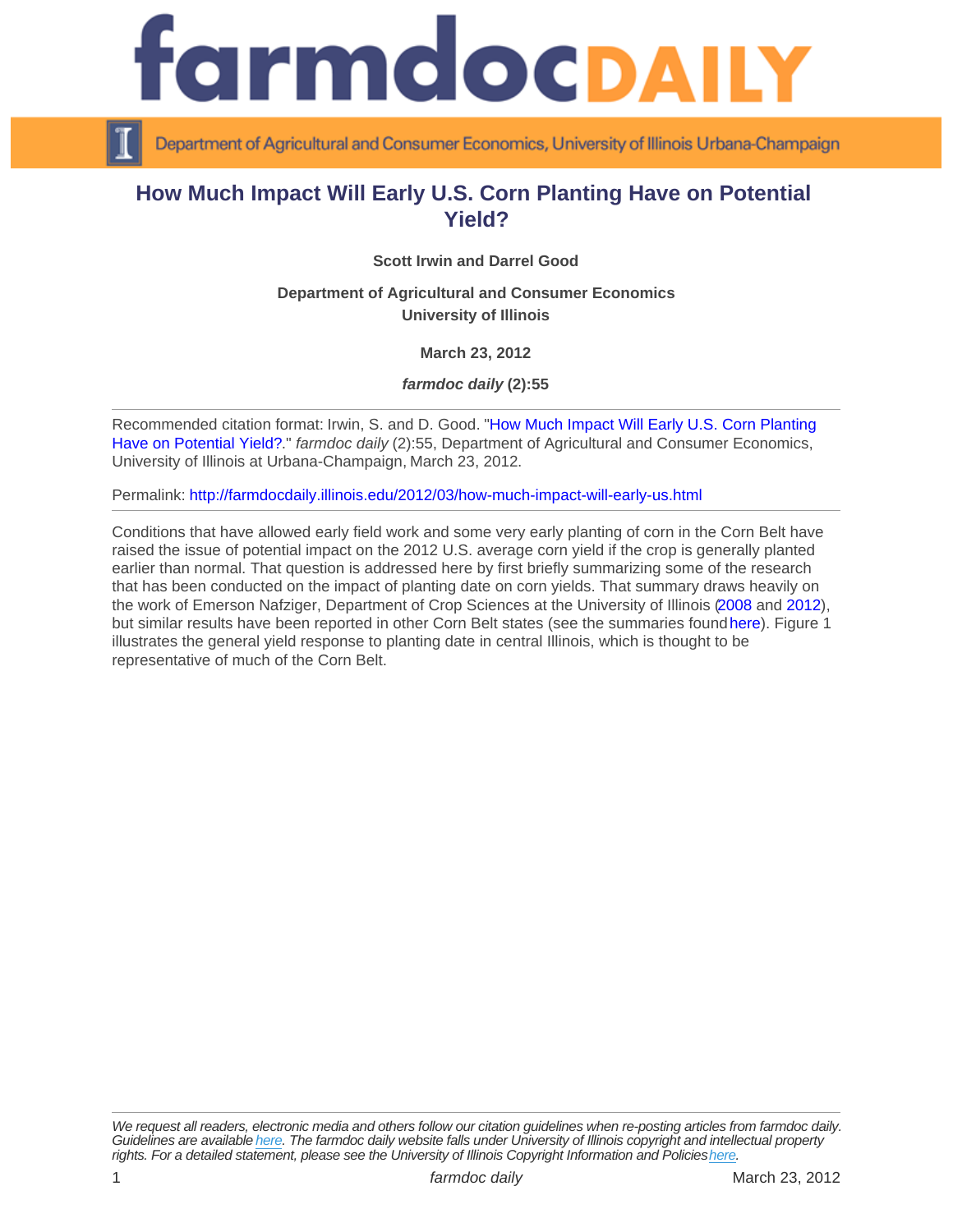The yield response indicates a slight yield advantage for corn planted in mid-April, but a generally very flat yield response for corn planted between early April and early May. In contrast, there is a yield penalty associated with corn planted later than early May, with increasingly large penalties as planting occurs after mid-May. The research on yield response attempts to isolate the impact of planting date, with other factors generally held constant. Those other factors vary from year-to-year so that both high and low yields can be associated with early and late planting. Contrary to popular opinion, however, this research indicates that there is not a substantial yield premium for early planting, but confirms that there is a notable yield penalty for late planting. The potentially beneficial impact of planting a large portion of the crop early, then, is in the avoidance of the yield penalty of late planting.

The yield and planting results reported here reflect field level results. In the big picture, the market issue is the likely impact on the U.S. average corn yield resulting from planting dates that vary widely across the country. Our previous [modeling work](http://www.farmdoc.illinois.edu/marketing/mobr/mobr_10-01/mobr_10-01.pdf) has found that corn yields in the U.S. are reduced fractionally for each one percent of the crop planted late. For that work, late corn planting is defined to be after May 30 for 1985 and earlier and May 20 for 1986 to the present. The percentage planted late nationally using these definitions is calculated from the USDA's weekly [Crop Progress](http://usda.mannlib.cornell.edu/MannUsda/viewDocumentInfo.do?documentID=1048) report and is presented for 1975- 2011 in Figure 2.